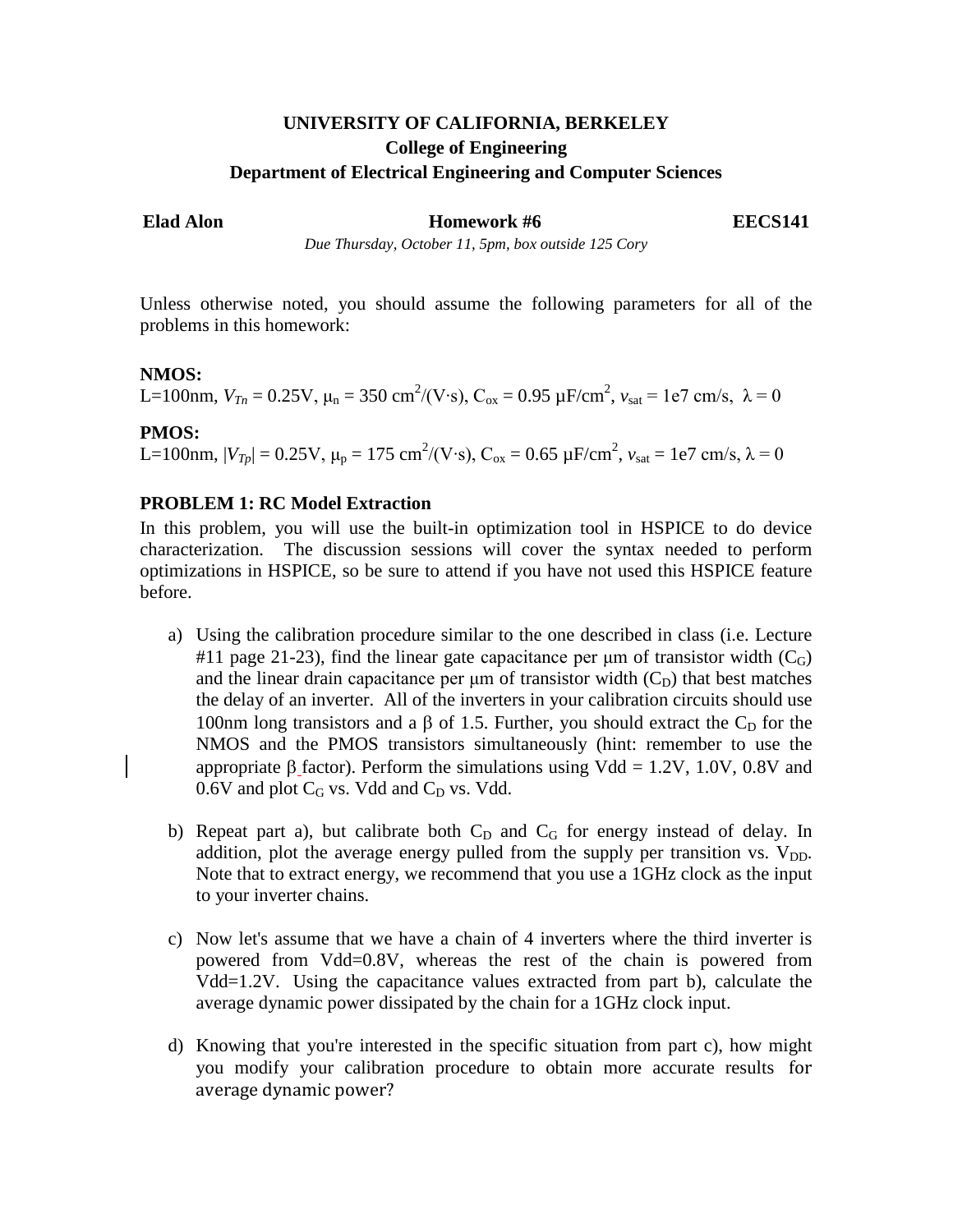#### **PROBLEM 2: Transistor Capacitance and I-V Curves**

a) For this problem you should assume that the total gate capacitance of a minimum length transistor follows the curve shown below (all of the transistors in this problem are minimum length). Although in reality this total gate capacitance is divided between all of the other terminals (source, drain, and body), for simplicity we will assume that all of the gate capacitance goes to the source of the transistor.



Now assume that the A input of a NOR gate is driven by an inverter as shown in Figure 2(a) and  $V(B) = 0$ . How much energy is pulled out of the inverter's supply voltage (i.e.,  $V_{DD,drive}$ , whose value is the same as  $V_{DD}$ ) and from  $V_{DD}$  in order to charge A from  $V_{DD}$  to 0? All of your answers should be provided in terms of  $C_{ov}$ , C<sub>ox</sub>, V<sub>T</sub>, and V<sub>DD</sub>.



b) Now let's instead assume that  $V(B) = V_{DD}$ . In this situation, how much energy is pulled out of the inverter's supply voltage and from  $V_{DD}$  in order to charge A from  $V_{DD}$  to 0?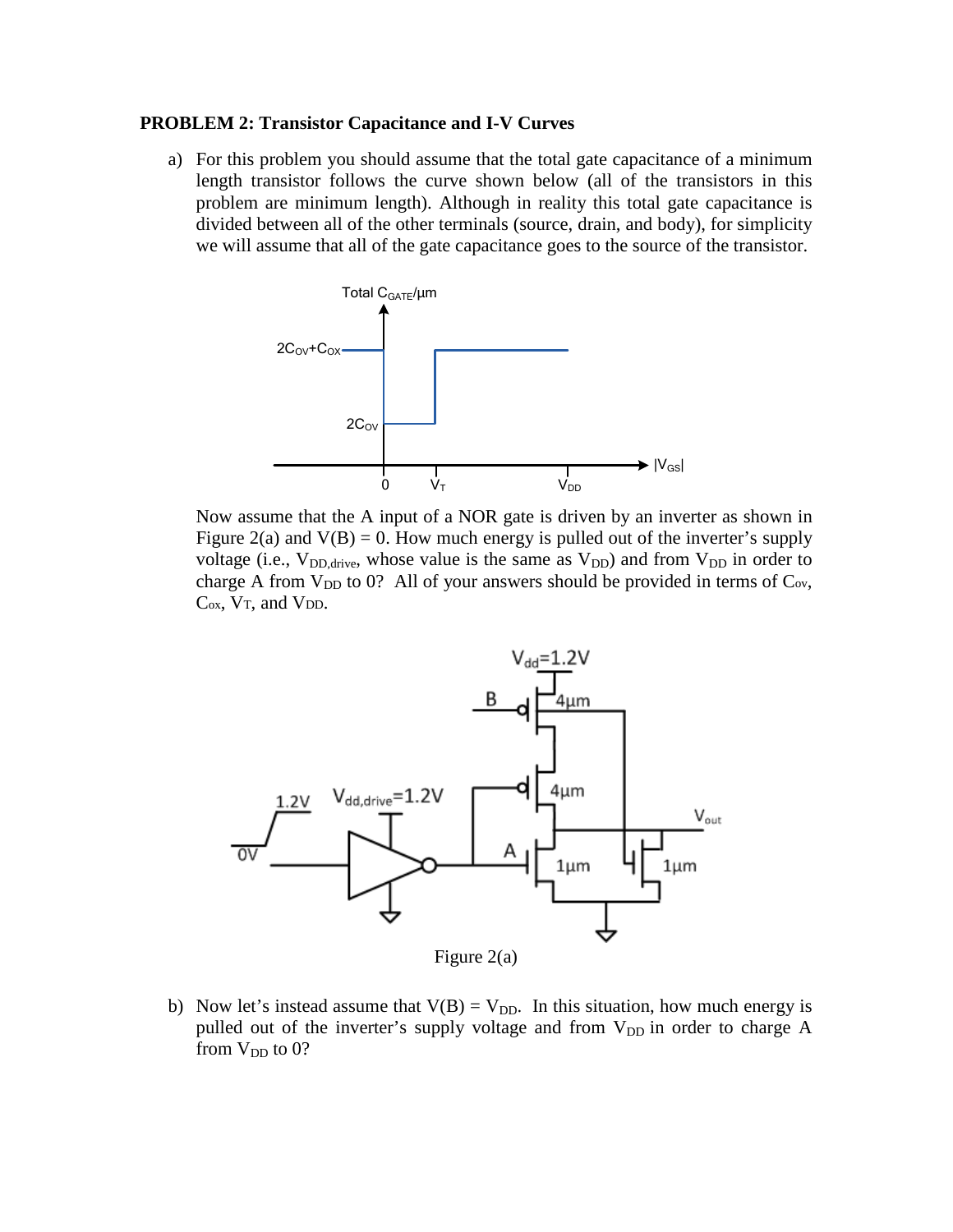For parts c) through e), you should use the velocity saturated model for transistor current and ignore all capacitors associated with the transistors – i.e., you can ignore all capacitors except those explicitly drawn in the circuit. Also,  $V_{DD} = 1.2V$ .

c) Estimate the delay of the inverter shown in Figure 2(b) with an input rising step (i.e., IN =  $0 \rightarrow V_{DD}$ ) for  $V_{DD} = 1.2V$ , 1V, and 0.8V.



d) Repeat part c) for the NAND2 gate shown in Figure 2(c). Comment on any differences between the delay vs. supply voltage trend for this NAND gate as opposed to the inverter.



# **PROBLEM 3: Power and Delay**

Throughout this problem, you should ignore all the capacitors associated with the transistors – i.e., you can assume that the only capacitors are those explicitly shown in the circuit. Also, you can ignore shoot-through current, and you can assume that the leakage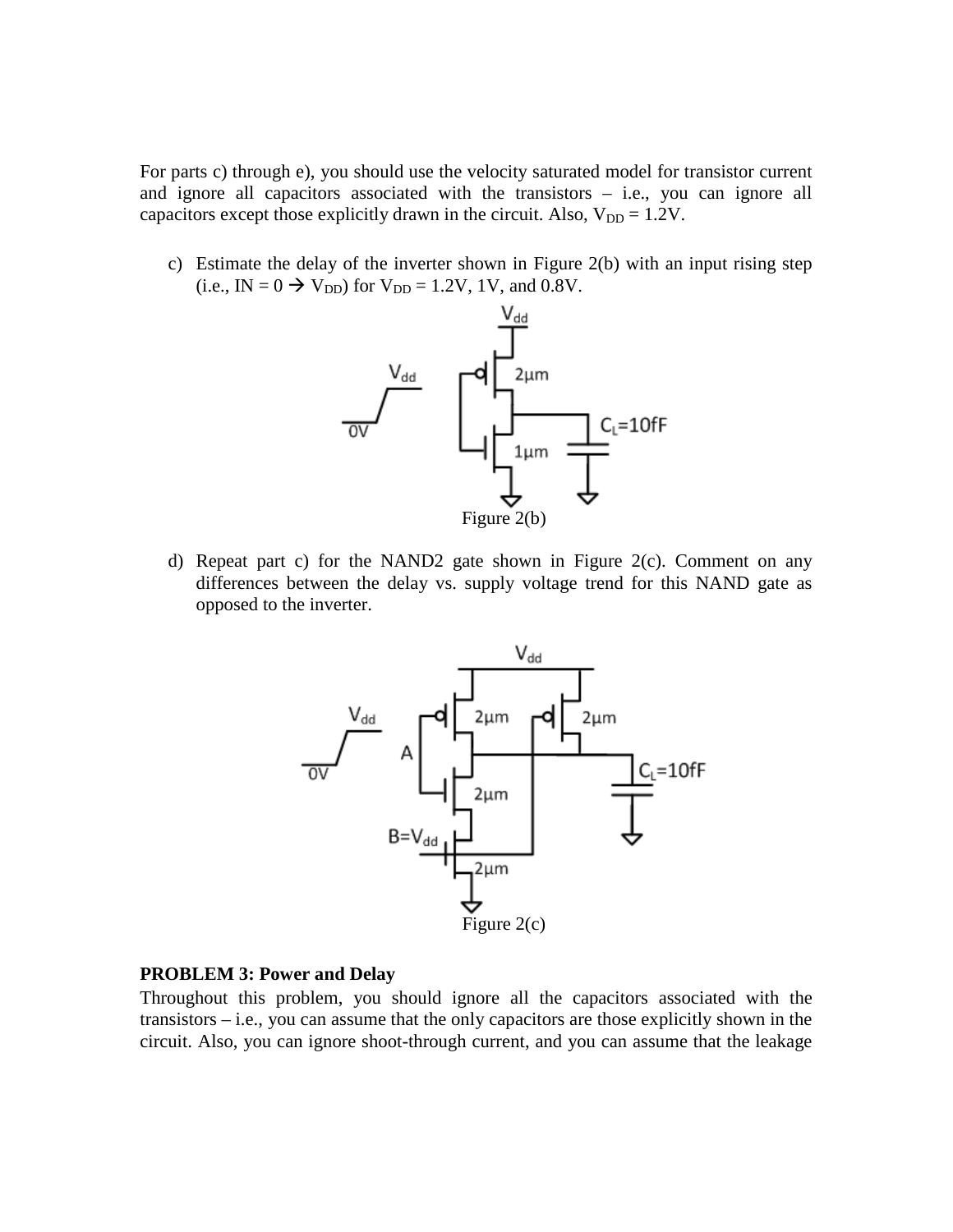current is equal to  $\frac{W}{L}I_0e^{\frac{-V_T}{(1.5 \times 25 \text{ mV})}}$ , where  $I_{0,NMOS} = 4\mu A$ ,  $I_{0,PMOS} = 2\mu A$ . And Vdd=1.2V.

Now consider the 2-input transmission gate MUX shown below:



- a) Calculate the leakage current for all 8 possible states of the 3 inputs A, B, and S.
- b) Assuming that  $B = 0V$  and that inputs A and S are driven with the waveforms shown below in Figure 3(b), which repeat every 3ns, calculate the average dynamic power drawn from the supply.



Figure 3(b)